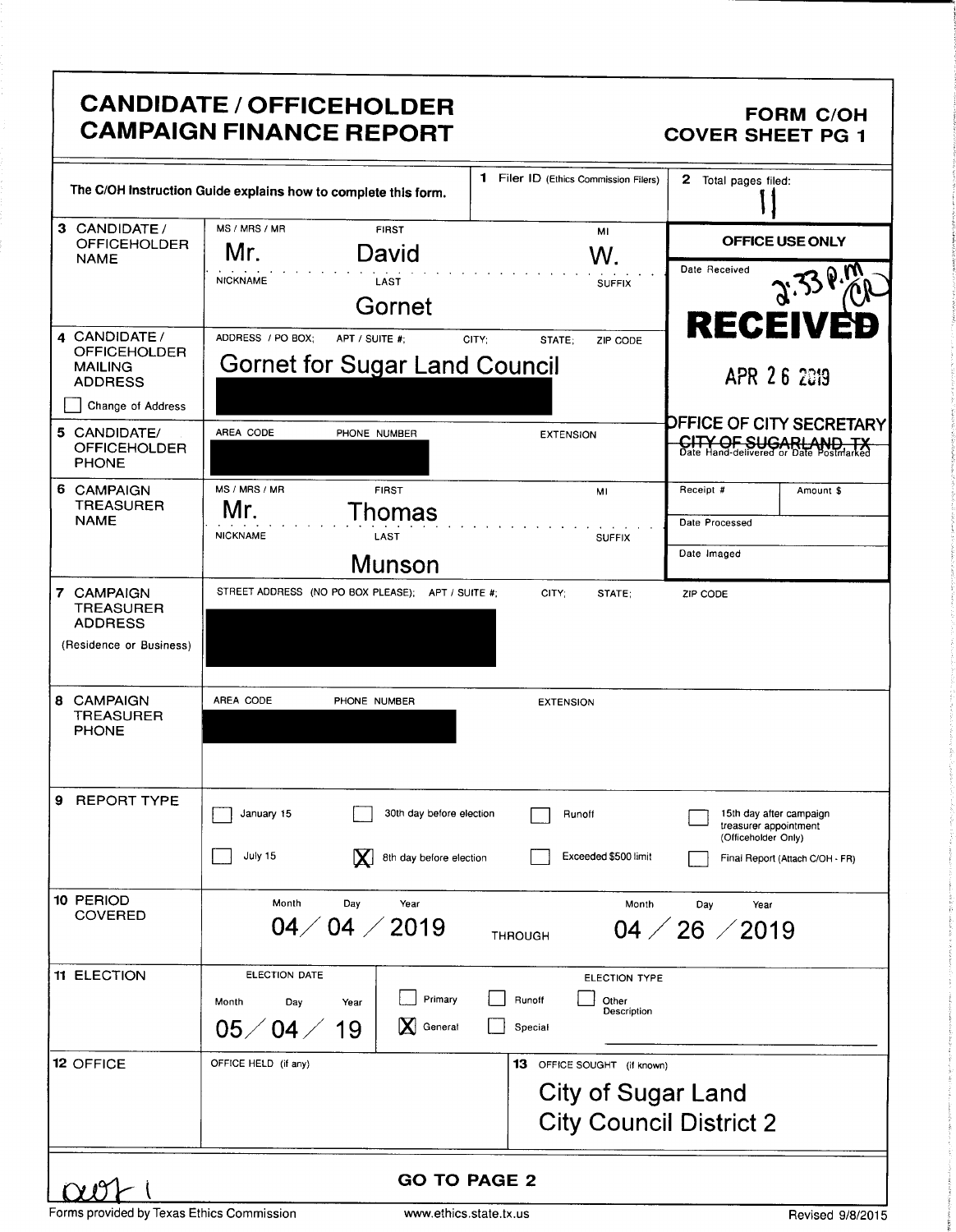### CANDIDATE / OFFICEHOLDER FORM C/OH CAMPAIGN FINANCE REPORT COVER SHEET PG 2

| 14 C/OH NAME<br>David W. Gornet                           |                                                                                                                                                                                                                                                                                                                                                                                                  |                                                                                                                       |    | <b>15</b> Filer ID (Ethics Commission Filers) |
|-----------------------------------------------------------|--------------------------------------------------------------------------------------------------------------------------------------------------------------------------------------------------------------------------------------------------------------------------------------------------------------------------------------------------------------------------------------------------|-----------------------------------------------------------------------------------------------------------------------|----|-----------------------------------------------|
| <b>16 NOTICE FROM</b><br><b>POLITICAL</b><br>COMMITTEE(S) | THIS BOX IS FOR NOTICE OF POLITICAL CONTRIBUTIONS ACCEPTED OR POLITICAL EXPENDITURES MADE BY POLITICAL COMMITTEES TO<br>SUPPORT THE CANDIDATE / OFFICEHOLDER. THESE EXPENDITURES MAY HAVE BEEN MADE WITHOUT THE CANDIDATE'S OR OFFICEHOLDER'S<br>KNOWLEDGE OR CONSENT. CANDIDATES AND OFFICEHOLDERS ARE REQUIRED TO REPORT THIS INFORMATION ONLY IF THEY RECEIVE NOTICE<br>OF SUCH EXPENDITURES. |                                                                                                                       |    |                                               |
|                                                           | <b>COMMITTEE TYPE</b>                                                                                                                                                                                                                                                                                                                                                                            | <b>COMMITTEE NAME</b>                                                                                                 |    |                                               |
|                                                           | <b>GENERAL</b>                                                                                                                                                                                                                                                                                                                                                                                   |                                                                                                                       |    |                                               |
|                                                           | SPECIFIC                                                                                                                                                                                                                                                                                                                                                                                         | <b>COMMITTEE ADDRESS</b>                                                                                              |    |                                               |
|                                                           |                                                                                                                                                                                                                                                                                                                                                                                                  |                                                                                                                       |    |                                               |
|                                                           |                                                                                                                                                                                                                                                                                                                                                                                                  | COMMITTEE CAMPAIGN TREASURER NAME                                                                                     |    |                                               |
| <b>Additional Pages</b>                                   |                                                                                                                                                                                                                                                                                                                                                                                                  |                                                                                                                       |    |                                               |
|                                                           |                                                                                                                                                                                                                                                                                                                                                                                                  | COMMITTEE CAMPAIGN TREASURER ADDRESS                                                                                  |    |                                               |
|                                                           |                                                                                                                                                                                                                                                                                                                                                                                                  |                                                                                                                       |    |                                               |
| <b>17 CONTRIBUTION</b><br><b>TOTALS</b>                   | $\mathbf{1}$ .                                                                                                                                                                                                                                                                                                                                                                                   | TOTAL POLITICAL CONTRIBUTIONS OF \$50 OR LESS (OTHER THAN<br>PLEDGES, LOANS, OR GUARANTEES OF LOANS), UNLESS ITEMIZED | \$ |                                               |
|                                                           | 2.                                                                                                                                                                                                                                                                                                                                                                                               | <b>TOTAL POLITICAL CONTRIBUTIONS</b><br>(OTHER THAN PLEDGES, LOANS, OR GUARANTEES OF LOANS)                           | \$ | 1725,00                                       |
| <b>EXPENDITURE</b><br><b>TOTALS</b>                       | З.                                                                                                                                                                                                                                                                                                                                                                                               | TOTAL POLITICAL EXPENDITURES OF \$100 OR LESS,<br>UNLESS ITEMIZED                                                     | \$ |                                               |
|                                                           | 4.                                                                                                                                                                                                                                                                                                                                                                                               | <b>TOTAL POLITICAL EXPENDITURES</b>                                                                                   |    | \$7372.07                                     |
| <b>CONTRIBUTION</b><br><b>BALANCE</b>                     | 5.                                                                                                                                                                                                                                                                                                                                                                                               | TOTAL POLITICAL CONTRIBUTIONS MAINTAINED AS OF THE LAST DAY<br>OF REPORTING PERIOD                                    |    | \$1692.66                                     |
| <b>OUTSTANDING</b><br><b>LOAN TOTALS</b>                  | 6.<br>\$5897.48<br>TOTAL PRINCIPAL AMOUNT OF ALL OUTSTANDING LOANS AS OF THE<br>LAST DAY OF THE REPORTING PERIOD                                                                                                                                                                                                                                                                                 |                                                                                                                       |    |                                               |
| <b>18 AFFIDAVIT</b>                                       |                                                                                                                                                                                                                                                                                                                                                                                                  |                                                                                                                       |    |                                               |



<sup>I</sup> swear, or affirm, under penalty of perjury, that the accompanying report is CHRISTINE E. RANKIN SECTION TO THE AND THE AND THE CHRISTINE E. RANKIN SECTION TO A THE AND THE AND THE UNION THE LEGION Code in a section Code in the 15. Election Code in the 15. Election Code in the 15. Election Code in under Title 15, Election Code.

 $\bigcup$ 

Signature of Candidate or Officeholder

AFFIX NOTARY STAMP/ SEAL ABOVE

Sworn to and subscribed before me, by the said  $\mathbf \Delta$ und  $\mathbf \Delta$   $\mathbf \Delta$ 

Christine E RAAKIN

to certify which, witness my hand and seal of office.

day of

 $\bm{J}$  ,  $\bm{J}$ 

signature of officer administering oath

Printed name of officer administering oath Title of officer administering oath

r. Foxas Ethics Commission **Example 2008** www.ethics.state.tx.us **Revised 9/8/2015**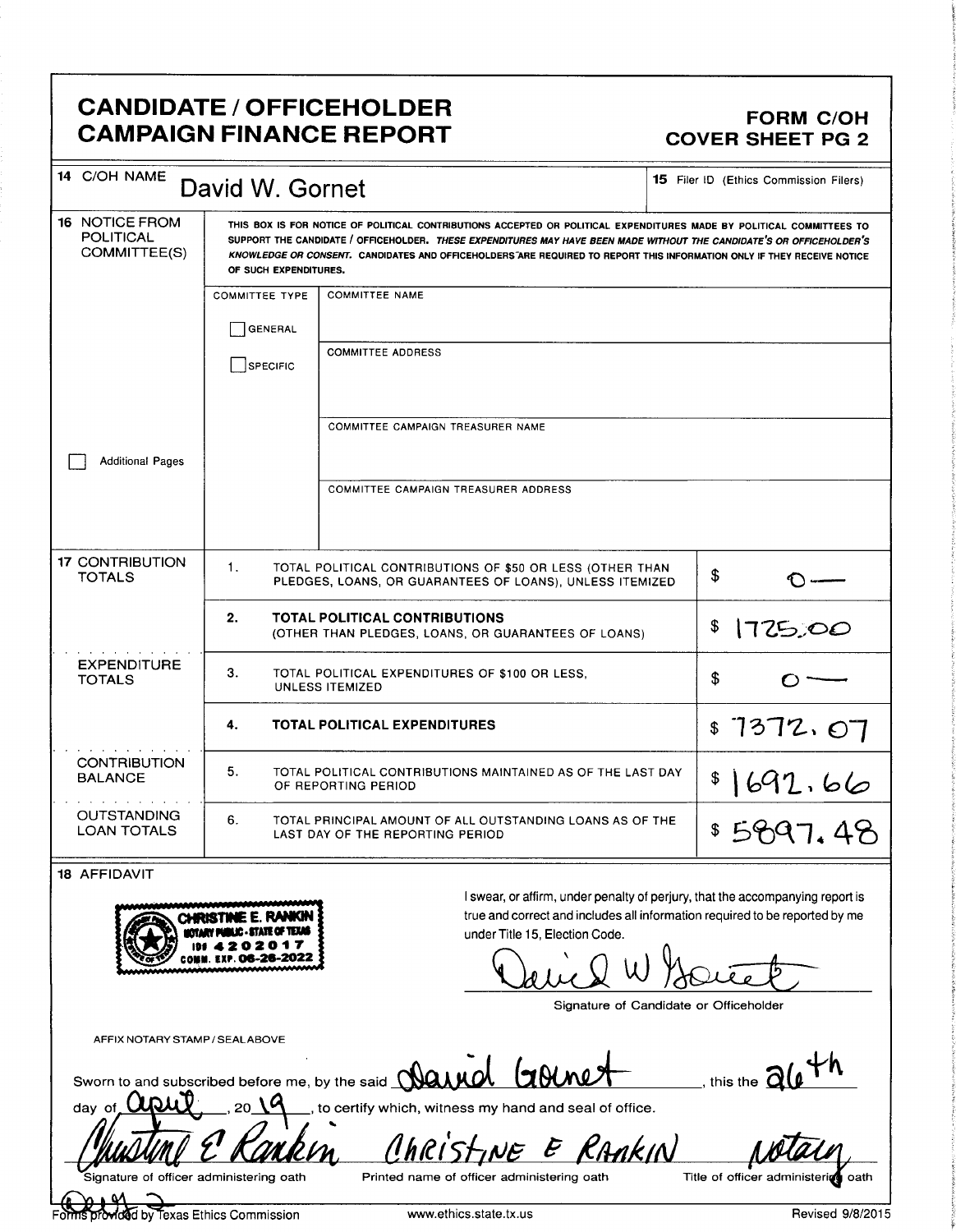## SUBTOTALS - C/OH FORM C/OH

# COVER SHEET PG 3

| 19 FILER NAME<br>David W. Gornet                                                                                                                                                                                                                                                                                                                             | 20 Filer ID (Ethics Commission Filers) |
|--------------------------------------------------------------------------------------------------------------------------------------------------------------------------------------------------------------------------------------------------------------------------------------------------------------------------------------------------------------|----------------------------------------|
| 21 SCHEDULE SUBTOTALS<br><b>NAME OF SCHEDULE</b>                                                                                                                                                                                                                                                                                                             | <b>SUBTOTAL</b><br><b>AMOUNT</b>       |
| 1.<br>SCHEDULE A1: MONETARY POLITICAL CONTRIBUTIONS                                                                                                                                                                                                                                                                                                          | 1725,00<br>\$                          |
| 2.<br>SCHEDULE A2: NON-MONETARY (IN-KIND) POLITICAL CONTRIBUTIONS                                                                                                                                                                                                                                                                                            | \$                                     |
| з.<br>SCHEDULE B: PLEDGED CONTRIBUTIONS                                                                                                                                                                                                                                                                                                                      | \$                                     |
| <b>SCHEDULE E: LOANS</b><br>4.                                                                                                                                                                                                                                                                                                                               |                                        |
| 5.<br>SCHEDULE F1: POLITICAL EXPENDITURES MADE FROM POLITICAL CONTRIBUTIONS                                                                                                                                                                                                                                                                                  | $\frac{$5000,00}{6474,59}$             |
| 6.<br>SCHEDULE F2: UNPAID INCURRED OBLIGATIONS                                                                                                                                                                                                                                                                                                               | \$                                     |
| 7.<br>SCHEDULE F3: PURCHASE OF INVESTMENTS MADE FROM POLITICAL CONTRIBUTIONS                                                                                                                                                                                                                                                                                 | \$                                     |
| 8.<br>SCHEDULE F4: EXPENDITURES MADE BY CREDIT CARD                                                                                                                                                                                                                                                                                                          | \$                                     |
| 9.<br>SCHEDULE G: POLITICAL EXPENDITURES MADE FROM PERSONAL FUNDS                                                                                                                                                                                                                                                                                            | \$897.4                                |
| 10.<br>SCHEDULE H: PAYMENT MADE FROM POLITICAL CONTRIBUTIONS TO A BUSINESS OF C/OH                                                                                                                                                                                                                                                                           | \$                                     |
| 11.<br>SCHEDULE I: NON-POLITICAL EXPENDITURES MADE FROM POLITICAL CONTRIBUTIONS                                                                                                                                                                                                                                                                              | \$                                     |
| SCHEDULE K: INTEREST, CREDITS, GAINS, REFUNDS, AND CONTRIBUTIONS<br>12.<br>RETURNED TO FILER                                                                                                                                                                                                                                                                 | \$                                     |
| $\label{eq:2.1} \frac{1}{2} \sum_{i=1}^n \frac{1}{2} \sum_{i=1}^n \frac{1}{2} \sum_{i=1}^n \frac{1}{2} \sum_{i=1}^n \frac{1}{2} \sum_{i=1}^n \frac{1}{2} \sum_{i=1}^n \frac{1}{2} \sum_{i=1}^n \frac{1}{2} \sum_{i=1}^n \frac{1}{2} \sum_{i=1}^n \frac{1}{2} \sum_{i=1}^n \frac{1}{2} \sum_{i=1}^n \frac{1}{2} \sum_{i=1}^n \frac{1}{2} \sum_{i=1}^n \frac{$ |                                        |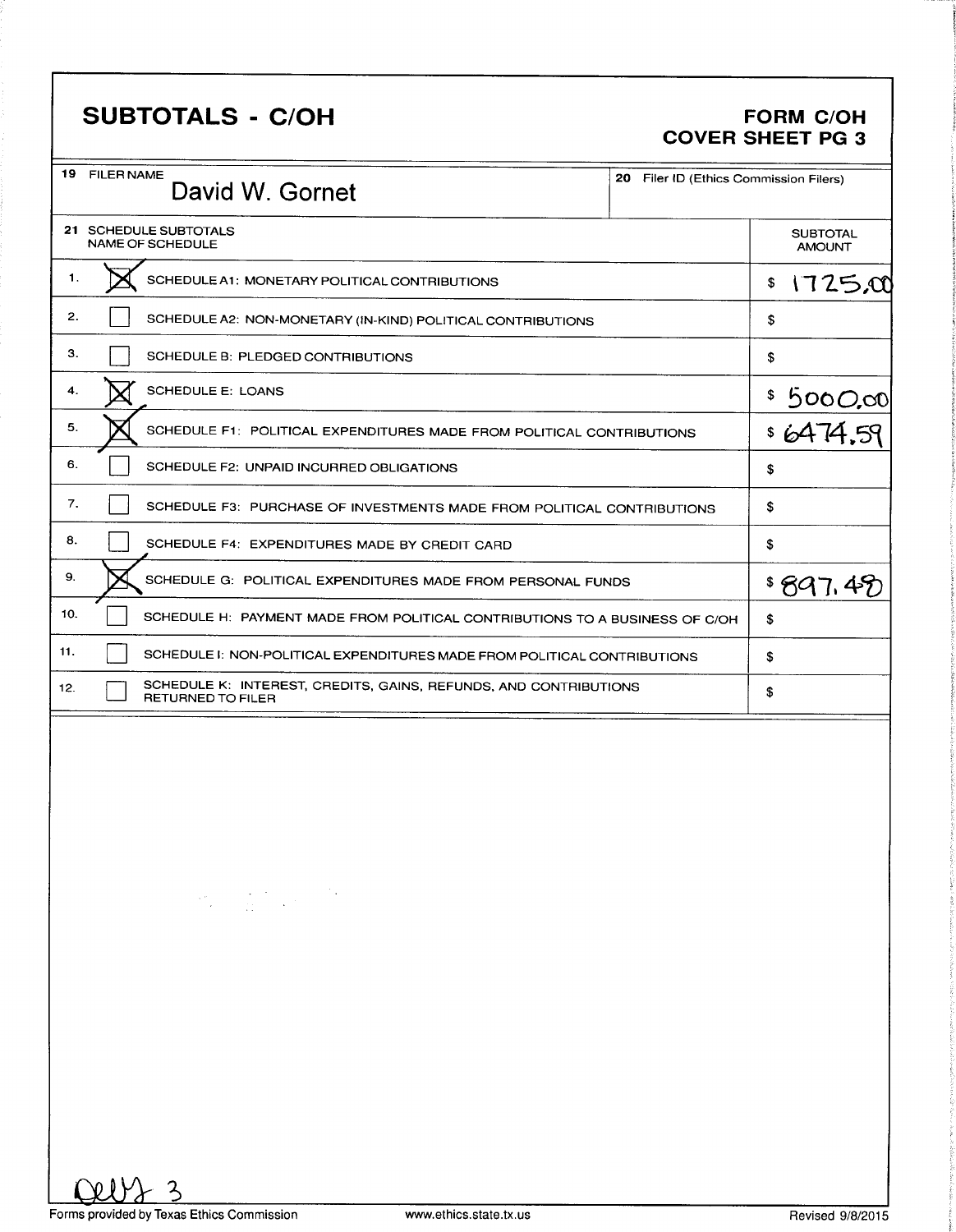| The Instruction Guide explains how to complete this form.                                                                                                      | 1 Total pages Schedule A1:<br>3           |
|----------------------------------------------------------------------------------------------------------------------------------------------------------------|-------------------------------------------|
| 2 FILER NAME<br>David W. Gornet                                                                                                                                | 3 Filer ID (Ethics Commission Filers)     |
| 4 Date<br>5 Full name of contributor<br>Margaret Gornet<br>4 24<br>City; State; Zip Code<br>6 Contributor address;                                             | 7 Amount of contribution (\$)<br>$#300 -$ |
| Principal occupation / Job title (See Instructions)<br>Employer (See Instructions)<br>9.                                                                       |                                           |
| Full name of contributor<br>out-of-state PAC (ID#: _______________________)<br>Date                                                                            | Amount of contribution (\$)               |
| Larry Janak<br>41 24<br>City; State; Zip Code<br>Contributor address:                                                                                          | 41 250 —                                  |
| Employer (See Instructions)<br>Principal occupation / Job title (See Instructions)                                                                             |                                           |
| Full name of contributor<br>Date<br>John Yurkanın                                                                                                              | Amount of contribution (\$)               |
| City; State; Zip Code<br>Contributor address;                                                                                                                  |                                           |
| Principal occupation / Job title (See Instructions)<br>Employer (See Instructions)                                                                             |                                           |
| Date<br>Full name of contributor<br>out-of-state PAC (ID#:                                                                                                     | Amount of contribution (\$)               |
| Humphries<br>LYNDE<br>City; State; Zip Code<br>Contributor address;                                                                                            | $00-$                                     |
| Employer (See Instructions)<br>Principal occupation / Job title (See Instructions)                                                                             |                                           |
|                                                                                                                                                                |                                           |
| ATTACH ADDITIONAL COPIES OF THIS SCHEDULE AS NEEDED<br>If contributor is out-of-state PAC, please see instruction guide for additional reporting requirements. |                                           |
|                                                                                                                                                                |                                           |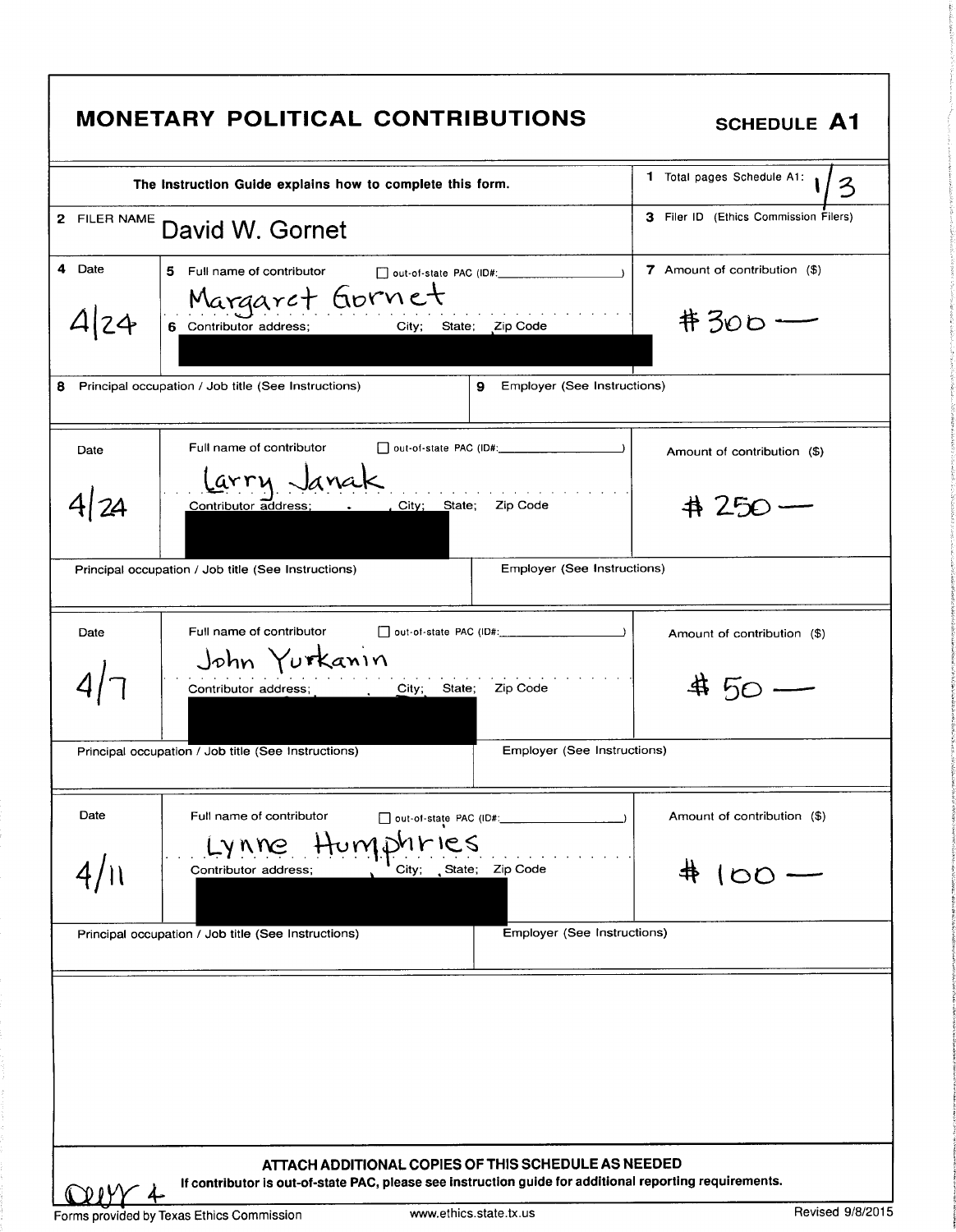| The Instruction Guide explains how to complete this form.                                                                                                      | 1 Total pages Schedule A1: $\eta$<br>$\mathcal{Z}_{\mathcal{C}}$ |
|----------------------------------------------------------------------------------------------------------------------------------------------------------------|------------------------------------------------------------------|
| 2 FILER NAME<br>David W. Gornet                                                                                                                                | 3 Filer ID (Ethics Commission Filers)                            |
| 4 Date<br>5 Full name of contributor<br>$\Box$ out-of-state PAC (ID#:<br>Jeff Collins<br>4/17<br>6 Contributor address;  , City; State; Zip Code               | 7 Amount of contribution (\$)<br>$4125 -$                        |
| 8 Principal occupation / Job title (See Instructions)<br>Employer (See Instructions)<br>9.                                                                     |                                                                  |
| Full name of contributor<br>Date<br>cold Thurber                                                                                                               | Amount of contribution (\$)                                      |
| Contributor address;<br>City; State; Zip Code                                                                                                                  | $\overline{O}$                                                   |
| Principal occupation / Job title (See Instructions)<br>Employer (See Instructions)                                                                             |                                                                  |
| Full name of contributor<br>Date                                                                                                                               | Amount of contribution (\$)                                      |
| Christopher Cotter<br>Contributor address:<br>City: State: Zin Code                                                                                            | 井 125                                                            |
| Principal occupation / Job mie (See mstructions)<br><b>Employer</b> (See Instructions)                                                                         |                                                                  |
| Date<br>Full name of contributor<br>out-of-state PAC (ID#:<br>$\Box$                                                                                           | Amount of contribution (\$)                                      |
| Dan Copps<br>Contributor address:<br>State: Zip Code<br>City: __                                                                                               | 串 125 -                                                          |
| Principal occupation 7 Job title (See Instructions)<br><b>Employer (See Instructions)</b>                                                                      |                                                                  |
|                                                                                                                                                                |                                                                  |
| ATTACH ADDITIONAL COPIES OF THIS SCHEDULE AS NEEDED<br>If contributor is out-of-state PAC, please see instruction guide for additional reporting requirements. |                                                                  |
|                                                                                                                                                                |                                                                  |

r

t

t g

t P

**the control** t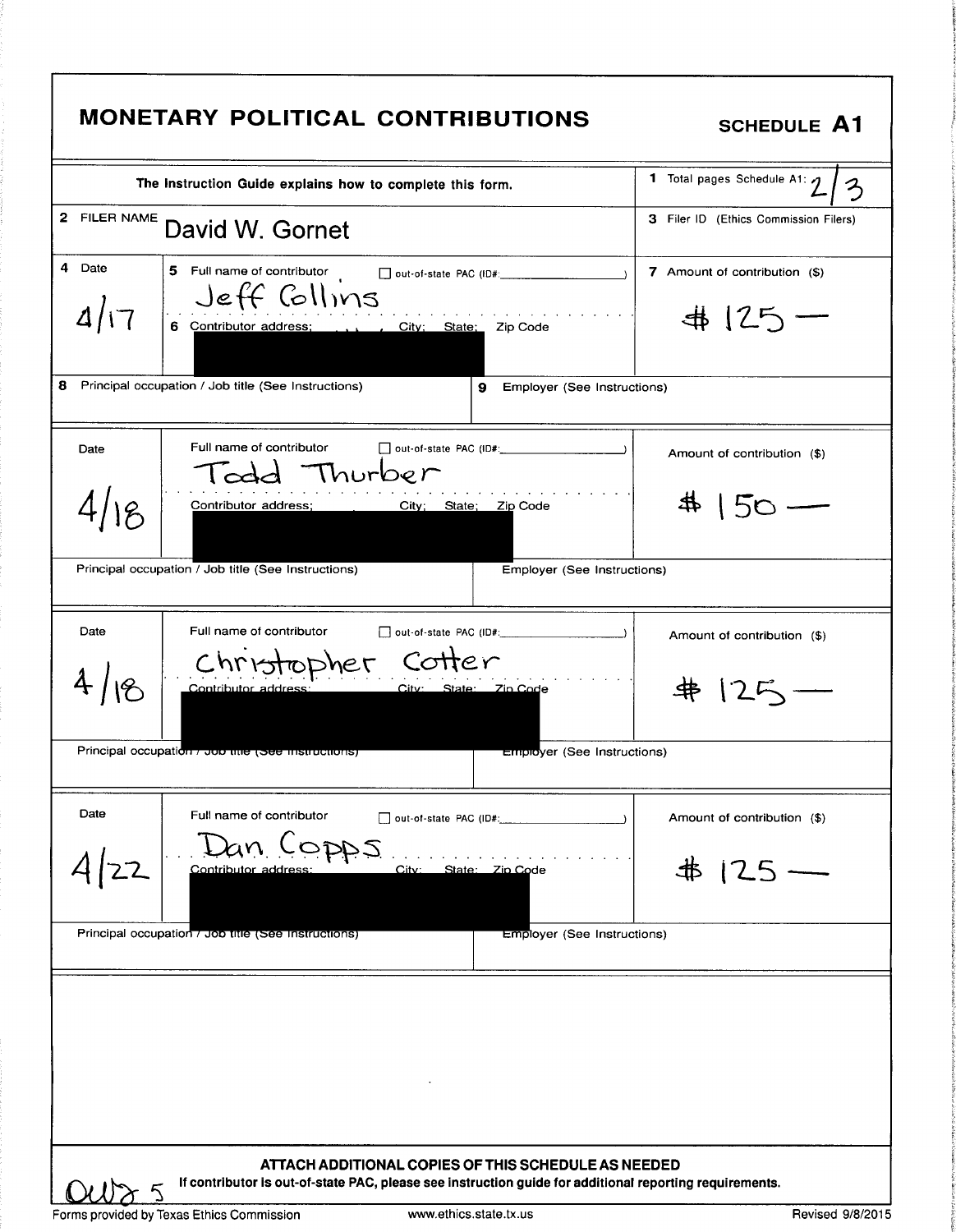|                                                                                                                                                                                                                                  | MONETARY POLITICAL CONTRIBUTIONS                                                                                                                                                            | <b>SCHEDULE A1</b>                        |  |  |
|----------------------------------------------------------------------------------------------------------------------------------------------------------------------------------------------------------------------------------|---------------------------------------------------------------------------------------------------------------------------------------------------------------------------------------------|-------------------------------------------|--|--|
|                                                                                                                                                                                                                                  | The Instruction Guide explains how to complete this form.                                                                                                                                   | 1 Total pages Schedule A1: 3              |  |  |
| 2 FILER NAME                                                                                                                                                                                                                     | David W. Gornet                                                                                                                                                                             | 3 Filer ID (Ethics Commission Filers)     |  |  |
| 4 Date<br>8                                                                                                                                                                                                                      | 5 Full name of contributor<br>Dave Johnston<br>City; State; Zip Code<br>6 Contributor address;<br>Principal occupation 7 Job Ime (See Instructions)<br><b>y</b> Employer (See Instructions) | 7 Amount of contribution (\$)<br>$#500 -$ |  |  |
| Full name of contributor<br>Date<br>Amount of contribution (\$)<br>the contract of the contract of the contract of the contract of the contract of the contract of the contract of<br>Contributor address; City; State; Zip Code |                                                                                                                                                                                             |                                           |  |  |
| Principal occupation / Job title (See Instructions)<br>Employer (See Instructions)                                                                                                                                               |                                                                                                                                                                                             |                                           |  |  |
| Date                                                                                                                                                                                                                             | Full name of contributor<br>and the contract of the contract of the contract of<br>City; State; Zip Code<br>Contributor address;                                                            | Amount of contribution (\$)               |  |  |
|                                                                                                                                                                                                                                  | Principal occupation / Job title (See Instructions)<br>Employer (See Instructions)                                                                                                          |                                           |  |  |
| Date                                                                                                                                                                                                                             | Full name of contributor<br>out-of-state PAC (ID#:<br>Contributor address;<br>City:<br>State; Zip Code                                                                                      | Amount of contribution (\$)               |  |  |
| Principal occupation / Job title (See Instructions)<br>Employer (See Instructions)                                                                                                                                               |                                                                                                                                                                                             |                                           |  |  |
| ATTACH ADDITIONAL COPIES OF THIS SCHEDULE AS NEEDED<br>If contributor is out-of-state PAC, please see instruction guide for additional reporting requirements.                                                                   |                                                                                                                                                                                             |                                           |  |  |
|                                                                                                                                                                                                                                  | www.ethics.state.tx.us<br>Forms provided by Texas Ethics Commission                                                                                                                         | Revised 9/8/2015                          |  |  |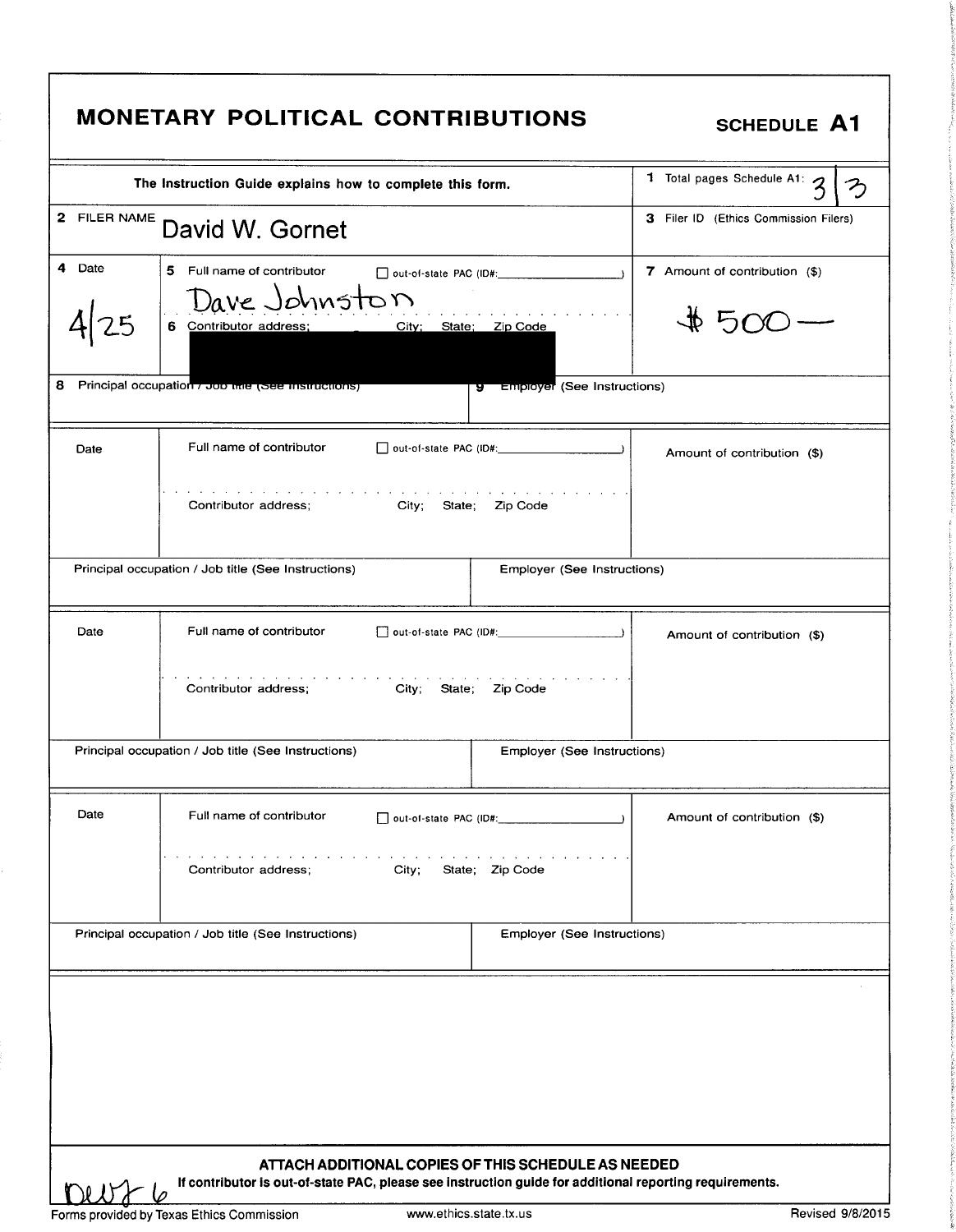| 1 Total pages Schedule E:<br>The Instruction Guide explains how to complete this form.<br>3 Filer ID (Ethics Commission Filers)<br>David W. Gornet<br>4 TOTAL OF UNITEMIZED LOANS<br>\$<br>$\overline{ }$<br>Name of lender<br>9<br>out-of-state PAC (ID#:<br>Loan Amount (\$)<br>GORNET<br>$*$ 5/000<br>DAVID<br>10 Interest rate<br>8<br>Lender address;<br>State;<br>Zip Code<br>City;<br>11 Maturity date<br>none<br>12 Principal occupation / Job title (See Instructions)<br><b>13 Employer (See Instructions)</b><br>14 Description of Collateral<br>15 Check if personal funds were deposited into political<br>account (See Instructions)<br>none<br>17 Name of guarantor<br>19 Amount Guaranteed (\$)<br>والمناولة والمناولة والمناورة<br><b>18 Guarantor address:</b><br>City;<br>State;<br>Zip Code<br>not applicable<br>20 Principal Occupation (See Instructions)<br>21 Employer (See Instructions)<br>Loan Amount (\$)<br>Name of lender<br>out-of-state PAC (ID#:<br>Interest rate<br>Lender address;<br>City;<br>Zip Code<br>State;<br>Maturity date<br>N<br>Principal occupation / Job title (See Instructions)<br>Employer (See Instructions)<br>Description of Collateral<br>Check if personal funds were deposited into political<br>account (See Instructions)<br>none<br>Name of guarantor<br>Amount Guaranteed (\$)<br>Guarantor address;<br>City;<br>State; Zip Code<br>not applicable<br>Principal Occupation (See Instructions)<br>Employer (See Instructions)<br>ATTACH ADDITIONAL COPIES OF THIS SCHEDULE AS NEEDED<br>If lender is out-of-state PAC, please see instruction guide for additional reporting requirements.<br>Forms provided by Texas Ethics Commission | <b>LOANS</b>                                    |  |                        | <b>SCHEDULE E</b> |
|-----------------------------------------------------------------------------------------------------------------------------------------------------------------------------------------------------------------------------------------------------------------------------------------------------------------------------------------------------------------------------------------------------------------------------------------------------------------------------------------------------------------------------------------------------------------------------------------------------------------------------------------------------------------------------------------------------------------------------------------------------------------------------------------------------------------------------------------------------------------------------------------------------------------------------------------------------------------------------------------------------------------------------------------------------------------------------------------------------------------------------------------------------------------------------------------------------------------------------------------------------------------------------------------------------------------------------------------------------------------------------------------------------------------------------------------------------------------------------------------------------------------------------------------------------------------------------------------------------------------------------------------------------------------------------------------------------|-------------------------------------------------|--|------------------------|-------------------|
|                                                                                                                                                                                                                                                                                                                                                                                                                                                                                                                                                                                                                                                                                                                                                                                                                                                                                                                                                                                                                                                                                                                                                                                                                                                                                                                                                                                                                                                                                                                                                                                                                                                                                                     |                                                 |  |                        |                   |
|                                                                                                                                                                                                                                                                                                                                                                                                                                                                                                                                                                                                                                                                                                                                                                                                                                                                                                                                                                                                                                                                                                                                                                                                                                                                                                                                                                                                                                                                                                                                                                                                                                                                                                     | 2 FILER NAME                                    |  |                        |                   |
|                                                                                                                                                                                                                                                                                                                                                                                                                                                                                                                                                                                                                                                                                                                                                                                                                                                                                                                                                                                                                                                                                                                                                                                                                                                                                                                                                                                                                                                                                                                                                                                                                                                                                                     |                                                 |  |                        |                   |
|                                                                                                                                                                                                                                                                                                                                                                                                                                                                                                                                                                                                                                                                                                                                                                                                                                                                                                                                                                                                                                                                                                                                                                                                                                                                                                                                                                                                                                                                                                                                                                                                                                                                                                     | Date of loan                                    |  |                        |                   |
|                                                                                                                                                                                                                                                                                                                                                                                                                                                                                                                                                                                                                                                                                                                                                                                                                                                                                                                                                                                                                                                                                                                                                                                                                                                                                                                                                                                                                                                                                                                                                                                                                                                                                                     | 6<br>Is lender<br>a financial<br>Institution?   |  |                        | $O,00\%$          |
|                                                                                                                                                                                                                                                                                                                                                                                                                                                                                                                                                                                                                                                                                                                                                                                                                                                                                                                                                                                                                                                                                                                                                                                                                                                                                                                                                                                                                                                                                                                                                                                                                                                                                                     |                                                 |  |                        |                   |
|                                                                                                                                                                                                                                                                                                                                                                                                                                                                                                                                                                                                                                                                                                                                                                                                                                                                                                                                                                                                                                                                                                                                                                                                                                                                                                                                                                                                                                                                                                                                                                                                                                                                                                     |                                                 |  |                        |                   |
|                                                                                                                                                                                                                                                                                                                                                                                                                                                                                                                                                                                                                                                                                                                                                                                                                                                                                                                                                                                                                                                                                                                                                                                                                                                                                                                                                                                                                                                                                                                                                                                                                                                                                                     |                                                 |  |                        |                   |
|                                                                                                                                                                                                                                                                                                                                                                                                                                                                                                                                                                                                                                                                                                                                                                                                                                                                                                                                                                                                                                                                                                                                                                                                                                                                                                                                                                                                                                                                                                                                                                                                                                                                                                     | 16 <sup>'</sup> GUARANTOR<br><b>INFORMATION</b> |  |                        |                   |
|                                                                                                                                                                                                                                                                                                                                                                                                                                                                                                                                                                                                                                                                                                                                                                                                                                                                                                                                                                                                                                                                                                                                                                                                                                                                                                                                                                                                                                                                                                                                                                                                                                                                                                     |                                                 |  |                        |                   |
|                                                                                                                                                                                                                                                                                                                                                                                                                                                                                                                                                                                                                                                                                                                                                                                                                                                                                                                                                                                                                                                                                                                                                                                                                                                                                                                                                                                                                                                                                                                                                                                                                                                                                                     |                                                 |  |                        |                   |
|                                                                                                                                                                                                                                                                                                                                                                                                                                                                                                                                                                                                                                                                                                                                                                                                                                                                                                                                                                                                                                                                                                                                                                                                                                                                                                                                                                                                                                                                                                                                                                                                                                                                                                     | Date of loan                                    |  |                        |                   |
|                                                                                                                                                                                                                                                                                                                                                                                                                                                                                                                                                                                                                                                                                                                                                                                                                                                                                                                                                                                                                                                                                                                                                                                                                                                                                                                                                                                                                                                                                                                                                                                                                                                                                                     | Is lender<br>a financial                        |  |                        |                   |
|                                                                                                                                                                                                                                                                                                                                                                                                                                                                                                                                                                                                                                                                                                                                                                                                                                                                                                                                                                                                                                                                                                                                                                                                                                                                                                                                                                                                                                                                                                                                                                                                                                                                                                     | Institution?<br>Y                               |  |                        |                   |
|                                                                                                                                                                                                                                                                                                                                                                                                                                                                                                                                                                                                                                                                                                                                                                                                                                                                                                                                                                                                                                                                                                                                                                                                                                                                                                                                                                                                                                                                                                                                                                                                                                                                                                     |                                                 |  |                        |                   |
|                                                                                                                                                                                                                                                                                                                                                                                                                                                                                                                                                                                                                                                                                                                                                                                                                                                                                                                                                                                                                                                                                                                                                                                                                                                                                                                                                                                                                                                                                                                                                                                                                                                                                                     |                                                 |  |                        |                   |
|                                                                                                                                                                                                                                                                                                                                                                                                                                                                                                                                                                                                                                                                                                                                                                                                                                                                                                                                                                                                                                                                                                                                                                                                                                                                                                                                                                                                                                                                                                                                                                                                                                                                                                     | <b>GUARANTOR</b><br><b>INFORMATION</b>          |  |                        |                   |
|                                                                                                                                                                                                                                                                                                                                                                                                                                                                                                                                                                                                                                                                                                                                                                                                                                                                                                                                                                                                                                                                                                                                                                                                                                                                                                                                                                                                                                                                                                                                                                                                                                                                                                     |                                                 |  |                        |                   |
|                                                                                                                                                                                                                                                                                                                                                                                                                                                                                                                                                                                                                                                                                                                                                                                                                                                                                                                                                                                                                                                                                                                                                                                                                                                                                                                                                                                                                                                                                                                                                                                                                                                                                                     |                                                 |  |                        |                   |
|                                                                                                                                                                                                                                                                                                                                                                                                                                                                                                                                                                                                                                                                                                                                                                                                                                                                                                                                                                                                                                                                                                                                                                                                                                                                                                                                                                                                                                                                                                                                                                                                                                                                                                     |                                                 |  |                        |                   |
|                                                                                                                                                                                                                                                                                                                                                                                                                                                                                                                                                                                                                                                                                                                                                                                                                                                                                                                                                                                                                                                                                                                                                                                                                                                                                                                                                                                                                                                                                                                                                                                                                                                                                                     |                                                 |  |                        |                   |
|                                                                                                                                                                                                                                                                                                                                                                                                                                                                                                                                                                                                                                                                                                                                                                                                                                                                                                                                                                                                                                                                                                                                                                                                                                                                                                                                                                                                                                                                                                                                                                                                                                                                                                     |                                                 |  | www.ethics.state.tx.us | Revised 9/8/2015  |

i

i•

 $\frac{1}{k}$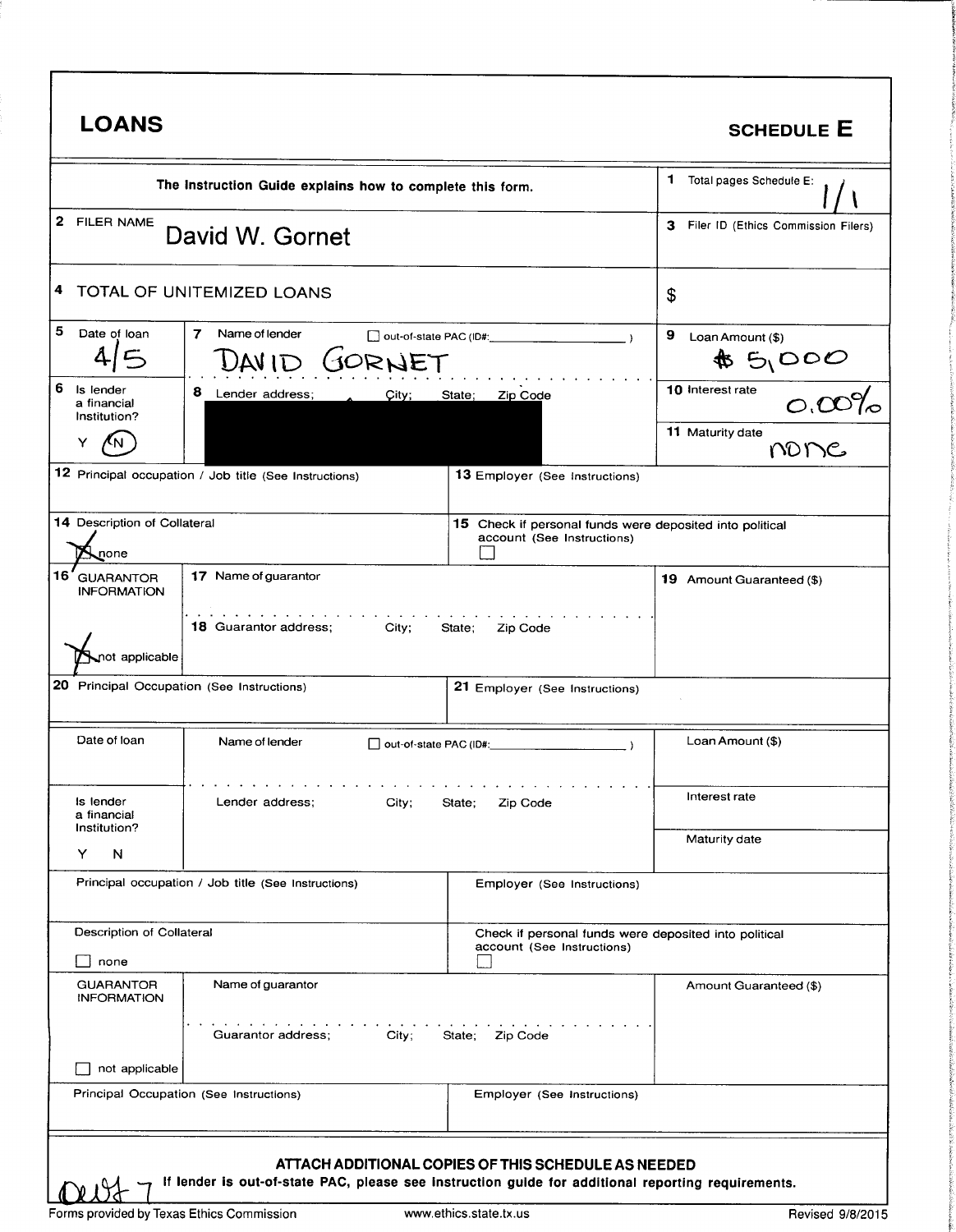### POLITICAL EXPENDITURES MADE FROM POLITICAL CONTRIBUTIONS SCHEDULE F1

|                                                                                                                                                                                | <b>EXPENDITURE CATEGORIES FOR BOX 8(a)</b>                                                                                                                                                                                 |                                                                                                 |                                                                                                                                                                                                      |
|--------------------------------------------------------------------------------------------------------------------------------------------------------------------------------|----------------------------------------------------------------------------------------------------------------------------------------------------------------------------------------------------------------------------|-------------------------------------------------------------------------------------------------|------------------------------------------------------------------------------------------------------------------------------------------------------------------------------------------------------|
| <b>Advertising Expense</b><br>Accounting/Banking<br>Consulting Expense<br>Contributions/Donations Made By<br>Candidate/Officeholder/Political Committee<br>Credit Card Payment | <b>Event Expense</b><br>Fees<br>Food/Beverage Expense<br>Polling Expense<br>Gift/Awards/Memorials Expense<br><b>Printing Expense</b><br><b>Legal Services</b><br>The Instruction Guide explains how to complete this form. | Loan Repayment/Reimbursement<br>Office Overhead/Rental Expense<br>Salaries/Wages/Contract Labor | Solicitation/Fundraising Expense<br><b>Transportation Equipment &amp; Related Expense</b><br><b>Travel In District</b><br><b>Travel Out Of District</b><br>Other (enter a category not listed above) |
| 1 Total pages Schedule F1:                                                                                                                                                     | 2 FILER NAME<br>David W. Gornet                                                                                                                                                                                            |                                                                                                 | <b>3 Filer ID (Ethics Commission Filers)</b>                                                                                                                                                         |
| 4 Date                                                                                                                                                                         | 5 Payee name<br>ew First Bank                                                                                                                                                                                              |                                                                                                 |                                                                                                                                                                                                      |
| $6$ Amount $(3)$                                                                                                                                                               | 7 Payee address;<br>City; State; Zip Code                                                                                                                                                                                  |                                                                                                 |                                                                                                                                                                                                      |
| 15,00                                                                                                                                                                          |                                                                                                                                                                                                                            |                                                                                                 |                                                                                                                                                                                                      |
| 8                                                                                                                                                                              | (a) Category (See Categories listed at the top of this schedule)                                                                                                                                                           | (b) Description                                                                                 |                                                                                                                                                                                                      |
| <b>PURPOSE</b><br>OF<br><b>EXPENDITURE</b>                                                                                                                                     | Accounting/Banking                                                                                                                                                                                                         |                                                                                                 | Check if travel outside of Texas. Complete Schedule T.<br>Check if Austin, TX, officeholder living expense                                                                                           |
| 9 Complete ONLY if direct<br>expenditure to benefit C/OH                                                                                                                       | Candidate / Officeholder name                                                                                                                                                                                              | Office sought                                                                                   | Office held                                                                                                                                                                                          |
| Date                                                                                                                                                                           | Payee name<br>New First Bank                                                                                                                                                                                               |                                                                                                 |                                                                                                                                                                                                      |
| Amount (\$)                                                                                                                                                                    | Payee address;<br>City; State; Zip Code                                                                                                                                                                                    |                                                                                                 |                                                                                                                                                                                                      |
| AA.00                                                                                                                                                                          |                                                                                                                                                                                                                            |                                                                                                 |                                                                                                                                                                                                      |
| <b>PURPOSE</b><br>OF<br><b>EXPENDITURE</b>                                                                                                                                     | Category (See Categories listed at the top of this schedule)<br>Accounting/Banking                                                                                                                                         | Description                                                                                     | Check if travel outside of Texas. Complete Schedule T.<br>Check if Austin, TX, officeholder living expense                                                                                           |
| Complete ONLY if direct<br>expenditure to benefit C/OH                                                                                                                         | Candidate / Officeholder name                                                                                                                                                                                              | Office sought                                                                                   | Office held                                                                                                                                                                                          |
| Date                                                                                                                                                                           | Payee name                                                                                                                                                                                                                 |                                                                                                 |                                                                                                                                                                                                      |
| 4/24                                                                                                                                                                           | Fort Bend Chauber                                                                                                                                                                                                          |                                                                                                 |                                                                                                                                                                                                      |
| Amount (\$)                                                                                                                                                                    | Payee address;<br>City; State; Zip Code                                                                                                                                                                                    |                                                                                                 |                                                                                                                                                                                                      |
| 4260.00                                                                                                                                                                        |                                                                                                                                                                                                                            |                                                                                                 |                                                                                                                                                                                                      |
| <b>PURPOSE</b><br>OF<br><b>EXPENDITURE</b>                                                                                                                                     | Category (See Categories listed at the top of this schedule)<br>Event Expense                                                                                                                                              | Description                                                                                     | Check if travel outside of Texas. Complete Schedule T.<br>Check if Austin, TX, officeholder living expense                                                                                           |
| Office held<br>Office sought<br>Candidate / Officeholder name<br>Complete ONLY if direct<br>expenditure to benefit C/OH                                                        |                                                                                                                                                                                                                            |                                                                                                 |                                                                                                                                                                                                      |
| ATTACH ADDITIONAL COPIES OF THIS SCHEDULE AS NEEDED                                                                                                                            |                                                                                                                                                                                                                            |                                                                                                 |                                                                                                                                                                                                      |

Forms provided by Texas Ethics Commission www.ethics.state.tx.us Revised 9/8/2015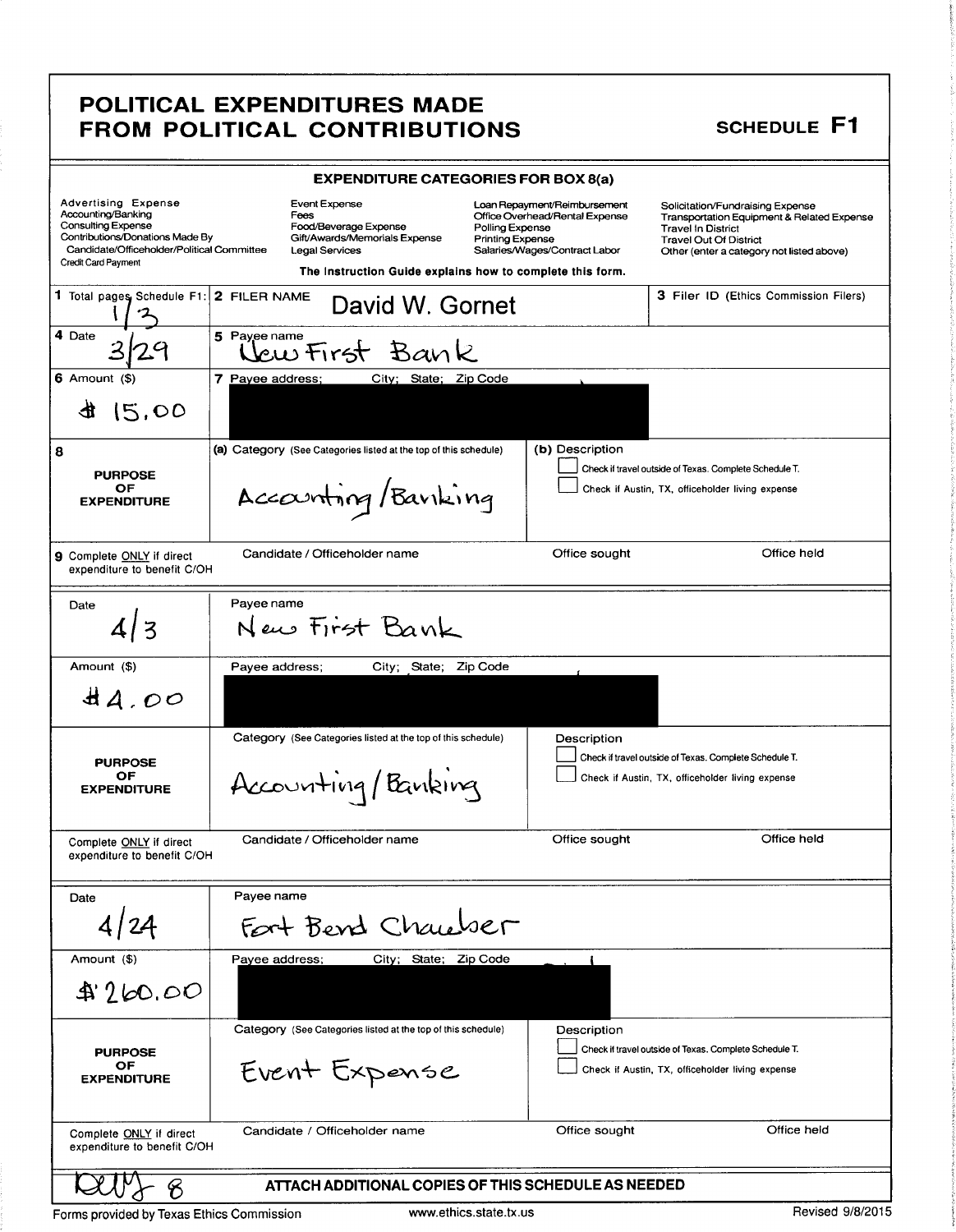### POLITICAL EXPENDITURES MADE FROM POLITICAL CONTRIBUTIONS SCHEDULE F1

| <b>EXPENDITURE CATEGORIES FOR BOX 8(a)</b>                                                                                                                                            |                                                                                                                                                                              |                                                                                                                                                                                                                                          |                                                                                         |  |
|---------------------------------------------------------------------------------------------------------------------------------------------------------------------------------------|------------------------------------------------------------------------------------------------------------------------------------------------------------------------------|------------------------------------------------------------------------------------------------------------------------------------------------------------------------------------------------------------------------------------------|-----------------------------------------------------------------------------------------|--|
| <b>Advertising Expense</b><br>Accounting/Banking<br>Consulting Expense<br>Contributions/Donations Made By<br>Candidate/Officeholder/Political Committee<br><b>Credit Card Payment</b> | <b>Event Expense</b><br>Fees<br>Food/Beverage Expense<br>Gift/Awards/Memorials Expense<br><b>Legal Services</b><br>The Instruction Guide explains how to complete this form. | Loan Repayment/Reimbursement<br>Solicitation/Fundraising Expense<br>Office Overhead/Rental Expense<br>Polling Expense<br><b>Travel In District</b><br><b>Printing Expense</b><br>Travel Out Of District<br>Salaries/Wages/Contract Labor | Transportation Equipment & Related Expense<br>Other (enter a category not listed above) |  |
| 1 Total pages Schedule F1:                                                                                                                                                            | 2 FILER NAME<br>David W. Gornet                                                                                                                                              |                                                                                                                                                                                                                                          | 3 Filer ID (Ethics Commission Filers)                                                   |  |
| 4 Date                                                                                                                                                                                | 5 Payee name<br>Icenhawer Consulting                                                                                                                                         |                                                                                                                                                                                                                                          |                                                                                         |  |
| $6$ Amount $($ )<br>2800                                                                                                                                                              | 7 Pavee address:<br>City: State: Zin Code                                                                                                                                    |                                                                                                                                                                                                                                          |                                                                                         |  |
| 8<br><b>PURPOSE</b><br>ОF<br><b>EXPENDITURE</b>                                                                                                                                       | (a) Category (See Categories listed at the top of this schedule)<br>Consulting expense                                                                                       | (b) Description<br>Check if travel outside of Texas. Complete Schedule T.<br>Check if Austin, TX, officeholder living expense                                                                                                            |                                                                                         |  |
| 9 Complete ONLY if direct<br>expenditure to benefit C/OH                                                                                                                              | Candidate / Officeholder name                                                                                                                                                | Office sought                                                                                                                                                                                                                            | Office held                                                                             |  |
| Date                                                                                                                                                                                  | Payee name<br>Icenhower Consulting                                                                                                                                           |                                                                                                                                                                                                                                          |                                                                                         |  |
| Amount (\$)<br>41300                                                                                                                                                                  | Pavee address:<br>State:<br>City.                                                                                                                                            | <b>Zio Code</b>                                                                                                                                                                                                                          |                                                                                         |  |
| <b>PURPOSE</b><br>OF<br><b>EXPENDITURE</b>                                                                                                                                            | Category (See Categories listed at the top of this schedule)<br>$con\omega$ Iting                                                                                            | Description<br>Check if travel outside of Texas. Complete Schedule T.<br>Check if Austin, TX, officeholder living expense                                                                                                                |                                                                                         |  |
| Complete ONLY if direct<br>expenditure to benefit C/OH                                                                                                                                | Candidate / Officeholder name                                                                                                                                                | Office sought                                                                                                                                                                                                                            | Office held                                                                             |  |
| Date                                                                                                                                                                                  | Payee name<br>Mike Scott                                                                                                                                                     |                                                                                                                                                                                                                                          |                                                                                         |  |
| Amount (\$)<br>$4625-$                                                                                                                                                                | Payee address;<br>City; State;                                                                                                                                               | Zip Code                                                                                                                                                                                                                                 |                                                                                         |  |
| <b>PURPOSE</b><br>OF<br><b>EXPENDITURE</b>                                                                                                                                            | Category (See Categories listed at the top of this schedule)<br>consulting                                                                                                   | Description<br>Check if travel outside of Texas. Complete Schedule T.<br>Check if Austin, TX, officeholder living expense                                                                                                                |                                                                                         |  |
| Complete ONLY if direct<br>expenditure to benefit C/OH                                                                                                                                | Candidate / Officeholder name                                                                                                                                                | Office sought                                                                                                                                                                                                                            | Office held                                                                             |  |
| ATTACH ADDITIONAL COPIES OF THIS SCHEDULE AS NEEDED<br>q<br>ususu othion ototo ty un<br><b>Dovined O/O/OO1F</b>                                                                       |                                                                                                                                                                              |                                                                                                                                                                                                                                          |                                                                                         |  |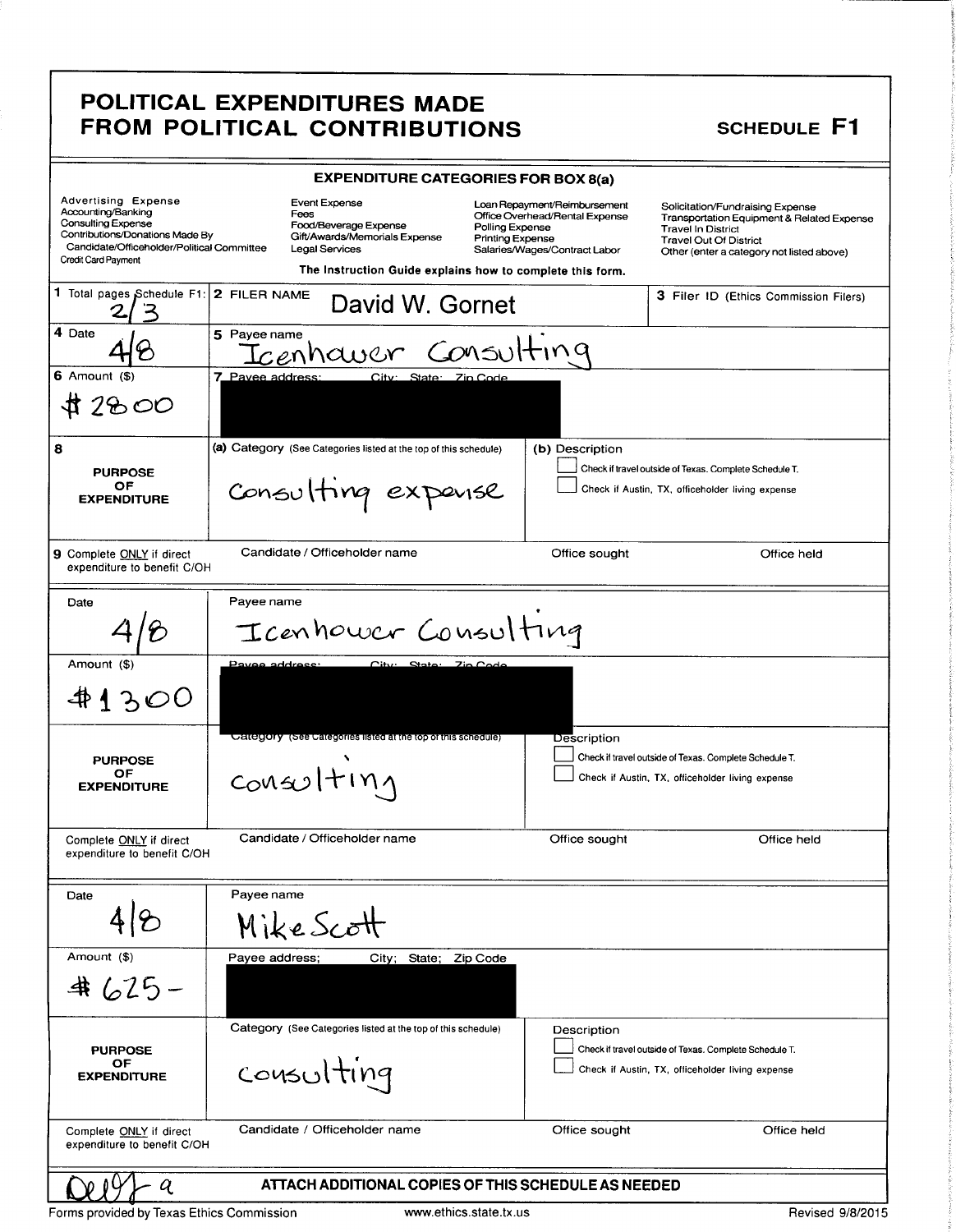### POLITICAL EXPENDITURES MADE FROM POLITICAL CONTRIBUTIONS SCHEDULE F1

| <b>EXPENDITURE CATEGORIES FOR BOX 8(a)</b>                                                                                                                                     |                                                                                                                                                                       |                                                                                                                                               |                                                                                                                                                                                                      |  |
|--------------------------------------------------------------------------------------------------------------------------------------------------------------------------------|-----------------------------------------------------------------------------------------------------------------------------------------------------------------------|-----------------------------------------------------------------------------------------------------------------------------------------------|------------------------------------------------------------------------------------------------------------------------------------------------------------------------------------------------------|--|
| <b>Advertising Expense</b><br>Accounting/Banking<br>Consulting Expense<br>Contributions/Donations Made By<br>Candidate/Officeholder/Political Committee<br>Credit Card Payment | Event Expense<br>Fees<br>Food/Beverage Expense<br>Gift/Awards/Memorials Expense<br><b>Legal Services</b><br>The Instruction Guide explains how to complete this form. | Loan Repayment/Reimbursement<br>Office Overhead/Rental Expense<br>Polling Expense<br><b>Printing Expense</b><br>Salaries/Wages/Contract Labor | Solicitation/Fundraising Expense<br><b>Transportation Equipment &amp; Related Expense</b><br><b>Travel In District</b><br><b>Travel Out Of District</b><br>Other (enter a category not listed above) |  |
| 1 Total pages Schedule F1:                                                                                                                                                     | 2 FILER NAME<br>David W. Gornet                                                                                                                                       |                                                                                                                                               | 3 Filer ID (Ethics Commission Filers)                                                                                                                                                                |  |
| 4 Date                                                                                                                                                                         | 5 Payee name<br>Pamelc                                                                                                                                                |                                                                                                                                               |                                                                                                                                                                                                      |  |
| 6 Amount $($ \$)<br>\$1470.59                                                                                                                                                  | 7 Pavee address:<br>City: State: Zip Code                                                                                                                             |                                                                                                                                               |                                                                                                                                                                                                      |  |
| 8<br><b>PURPOSE</b><br>OF<br><b>EXPENDITURE</b>                                                                                                                                | (a) Category (See Categories listed at the top of this schedule)<br>Frinting Expense                                                                                  | (b) Description                                                                                                                               | Check if travel outside of Texas. Complete Schedule T.<br>Check if Austin, TX, officeholder living expense                                                                                           |  |
| 9 Complete ONLY if direct<br>expenditure to benefit C/OH                                                                                                                       | Candidate / Officeholder name                                                                                                                                         | Office sought                                                                                                                                 | Office held                                                                                                                                                                                          |  |
| Date                                                                                                                                                                           | Payee name                                                                                                                                                            |                                                                                                                                               |                                                                                                                                                                                                      |  |
| Amount (\$)                                                                                                                                                                    | Payee address;<br>City; State; Zip Code                                                                                                                               |                                                                                                                                               |                                                                                                                                                                                                      |  |
| <b>PURPOSE</b><br>ОF<br><b>EXPENDITURE</b>                                                                                                                                     | Category (See Categories listed at the top of this schedule)                                                                                                          | Description                                                                                                                                   | Check if travel outside of Texas. Complete Schedule T.<br>Check if Austin, TX, officeholder living expense                                                                                           |  |
| Complete ONLY if direct<br>expenditure to benefit C/OH                                                                                                                         | Candidate / Officeholder name                                                                                                                                         | Office sought                                                                                                                                 | Office held                                                                                                                                                                                          |  |
| Date                                                                                                                                                                           | Payee name                                                                                                                                                            |                                                                                                                                               |                                                                                                                                                                                                      |  |
| Amount (\$)                                                                                                                                                                    | Payee address;<br>City; State; Zip Code                                                                                                                               |                                                                                                                                               |                                                                                                                                                                                                      |  |
| <b>PURPOSE</b><br>OF<br><b>EXPENDITURE</b>                                                                                                                                     | Category (See Categories listed at the top of this schedule)                                                                                                          | Description                                                                                                                                   | Check if travel outside of Texas. Complete Schedule T.<br>Check if Austin, TX, officeholder living expense                                                                                           |  |
| Complete ONLY if direct<br>expenditure to benefit C/OH                                                                                                                         | Candidate / Officeholder name                                                                                                                                         | Office sought                                                                                                                                 | Office held                                                                                                                                                                                          |  |
| ATTACH ADDITIONAL COPIES OF THIS SCHEDULE AS NEEDED<br>$\Omega$                                                                                                                |                                                                                                                                                                       |                                                                                                                                               |                                                                                                                                                                                                      |  |

Forms provided by Texas Ethics Commission **www.ethics.state.tx.us** Revised 9/8/2015